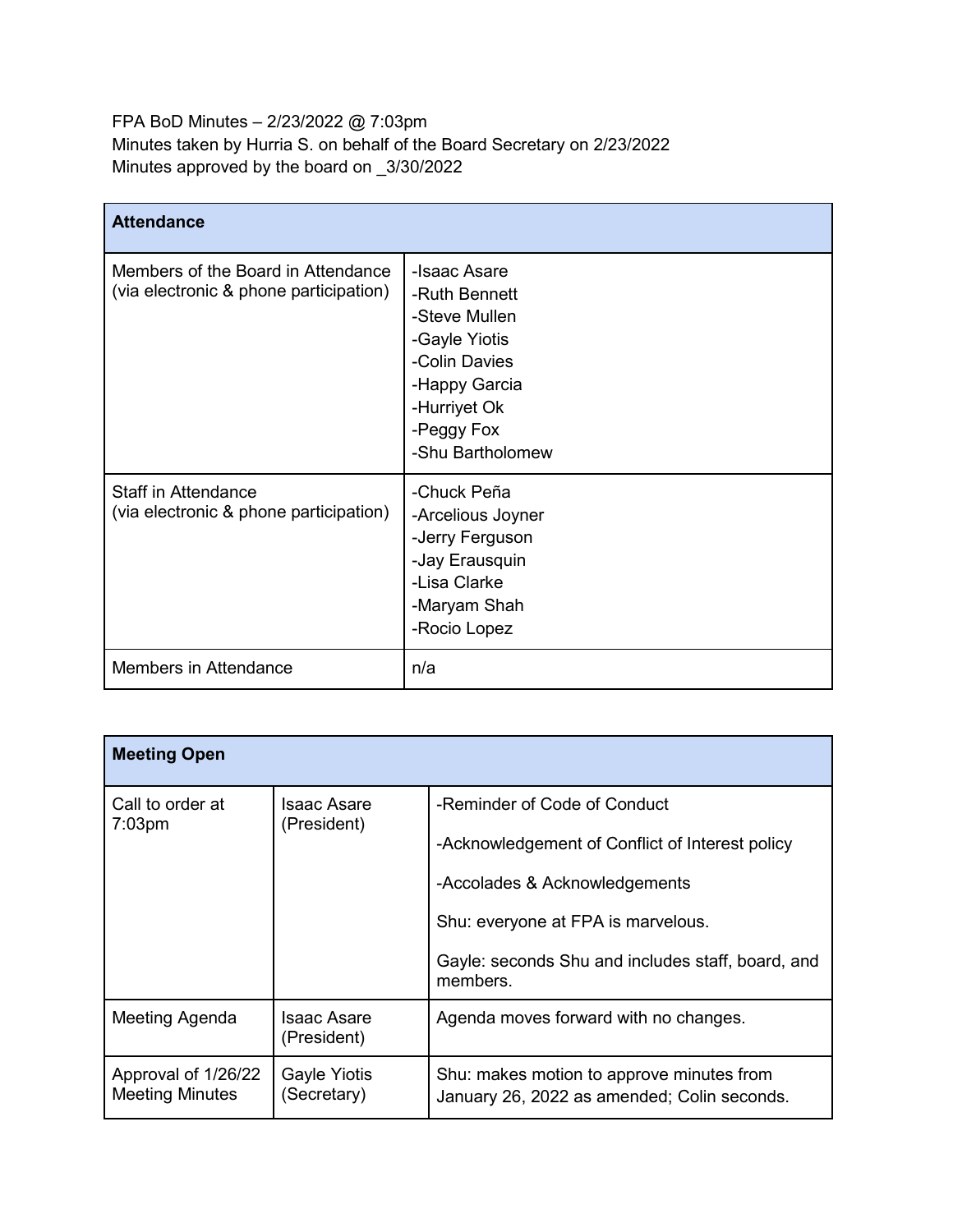|                          |                                   | Motion passes.                                                                                                                                                                                      |
|--------------------------|-----------------------------------|-----------------------------------------------------------------------------------------------------------------------------------------------------------------------------------------------------|
| Creation of<br>Committee | <b>Isaac Asare</b><br>(President) | Assigning the creation of new ad-hoc committee to<br>review Lisa's proposal from previous month.<br>Members will be Colin, Gayle, Lisa, Maryam, the<br>President of Radio Guild, and a TV producer. |

| <b>Staff Reports</b>      |            |                                                                                                                                                                                                                                                                                                                                                                                                                                                                                                                                    |
|---------------------------|------------|------------------------------------------------------------------------------------------------------------------------------------------------------------------------------------------------------------------------------------------------------------------------------------------------------------------------------------------------------------------------------------------------------------------------------------------------------------------------------------------------------------------------------------|
| <b>Executive Director</b> | Chuck Peña | > FPA celebrated Black History Month with a series<br>of TV and radio specials with accompanying press<br>releases that were reviewed by our board director<br>of promotional development, Peggy Fox. Aired<br>Mark of the Hawk, starring Sidney Poitier; Within<br>Our Gates (the oldest surviving motion picture<br>produced by an African American filmmaker); the<br>Academy Award-winning Nine from Little Rock; and<br>more. Maryam obtained a number of radio specials<br>featuring John Lewis, Aretha Franklin and others. |
|                           |            | > The property management company for the<br>Alliance Center office condominiums (which<br>includes FPA) has named John Motz as the new<br>property manager for the Alliance Center. As vice<br>president of the Alliance Center board of directors, I<br>will be working closely with him.                                                                                                                                                                                                                                        |
|                           |            | > Harford Insurance has advised us that our<br>disability insurance policy lines will renew with no<br>rate increase, and won't renew again until April<br>2024.                                                                                                                                                                                                                                                                                                                                                                   |
|                           |            | > Cable revenues for the FY 2022 second quarter<br>(October through December 2021) were \$575K<br>compared to last year's FY 2021 second quarter<br>(October through December 2020) cable revenues<br>of \$560K - an <i>increase</i> of \$15K.<br>In contrast, last year's FY 2021 second<br>quarter (October through December 2020) cable                                                                                                                                                                                         |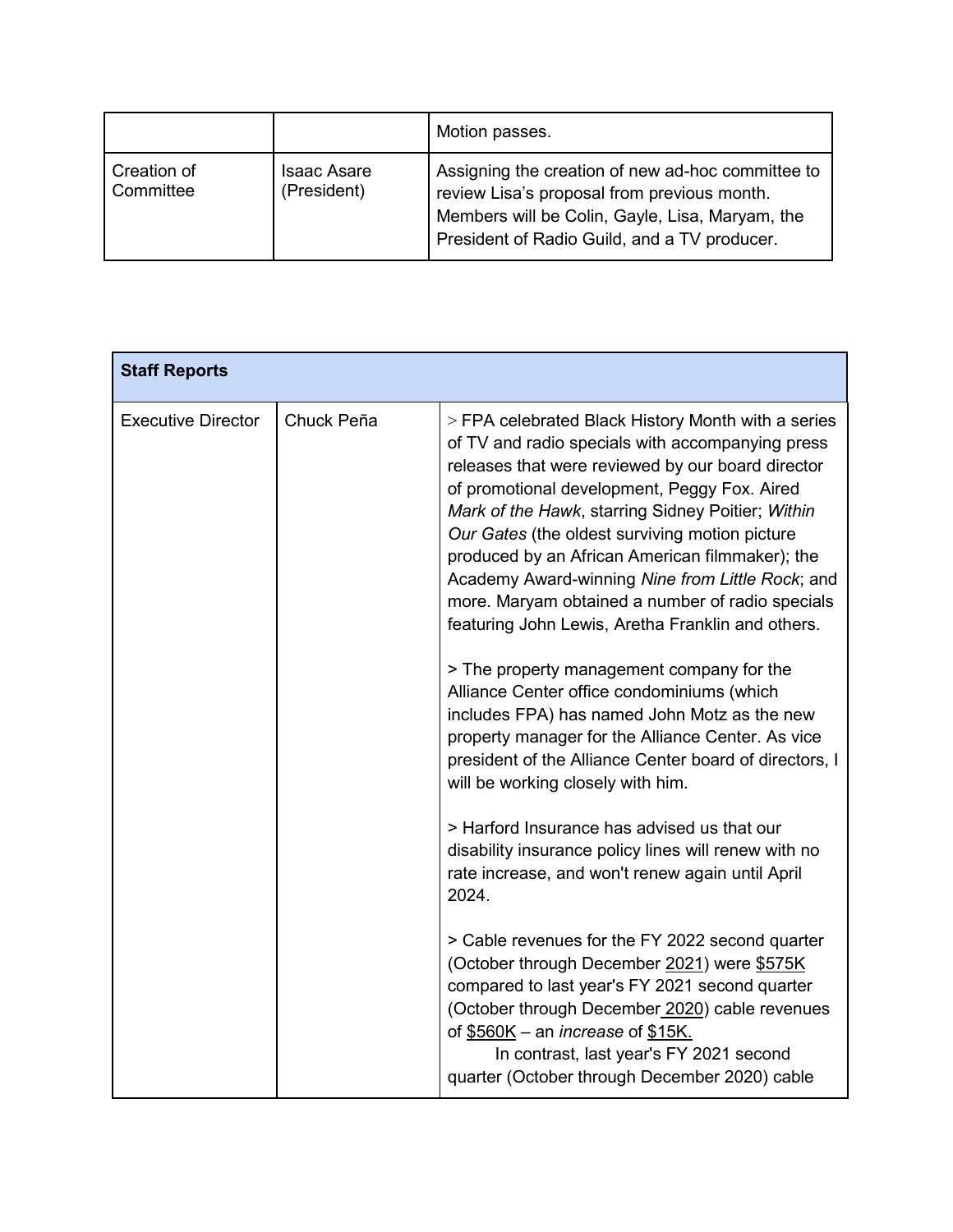|             |                  | revenues were \$560K compared to FY 2020<br>second quarter (October through December 2019)<br>cable revenues of \$623K -- a decline of \$63K.<br>> The county has informed me that the Verizon and<br>Comcast renewals have been delayed again. There<br>will be no impact on our funding from Verizon, but<br>this will delay funding from Comcast for operating<br>the new channel. The Comcast franchise<br>agreement is extended to the end of December<br>2022, and the Verizon franchise agreement is<br>extended to the end of March 2023. |
|-------------|------------------|---------------------------------------------------------------------------------------------------------------------------------------------------------------------------------------------------------------------------------------------------------------------------------------------------------------------------------------------------------------------------------------------------------------------------------------------------------------------------------------------------------------------------------------------------|
| Engineering | Arcelious Joyner | Due to supply chain issues there have been delays<br>on cabling and other equipment.                                                                                                                                                                                                                                                                                                                                                                                                                                                              |
|             |                  | Ruth: when will the Whisper Room be up and<br>running?                                                                                                                                                                                                                                                                                                                                                                                                                                                                                            |
|             |                  | Arcelious: running the cables this week and<br>building the shell next week. Hope to install the<br>mixer in the beginning of March unless there are<br>delays.                                                                                                                                                                                                                                                                                                                                                                                   |
|             |                  | Isaac: what is the timeline for making it available to<br>members?                                                                                                                                                                                                                                                                                                                                                                                                                                                                                |
|             |                  | Arcelious: once built and Jay has created the<br>curriculum, it will become available to the<br>membership for training.                                                                                                                                                                                                                                                                                                                                                                                                                          |
|             |                  | Peggy: will FPA be offering hosting for podcasts?                                                                                                                                                                                                                                                                                                                                                                                                                                                                                                 |
|             |                  | Jay: one class will include a podcasting class which<br>will cover all aspects of podcasting. There will be<br>another single-session class on how to use the<br>equipment in the Whisper Room, such as for<br>voiceovers. Training plans are still in the works.                                                                                                                                                                                                                                                                                 |
|             |                  | Shu: will FPA be broadcasting the podcasts?                                                                                                                                                                                                                                                                                                                                                                                                                                                                                                       |
|             |                  | Chuck: video podcasts can air on the television                                                                                                                                                                                                                                                                                                                                                                                                                                                                                                   |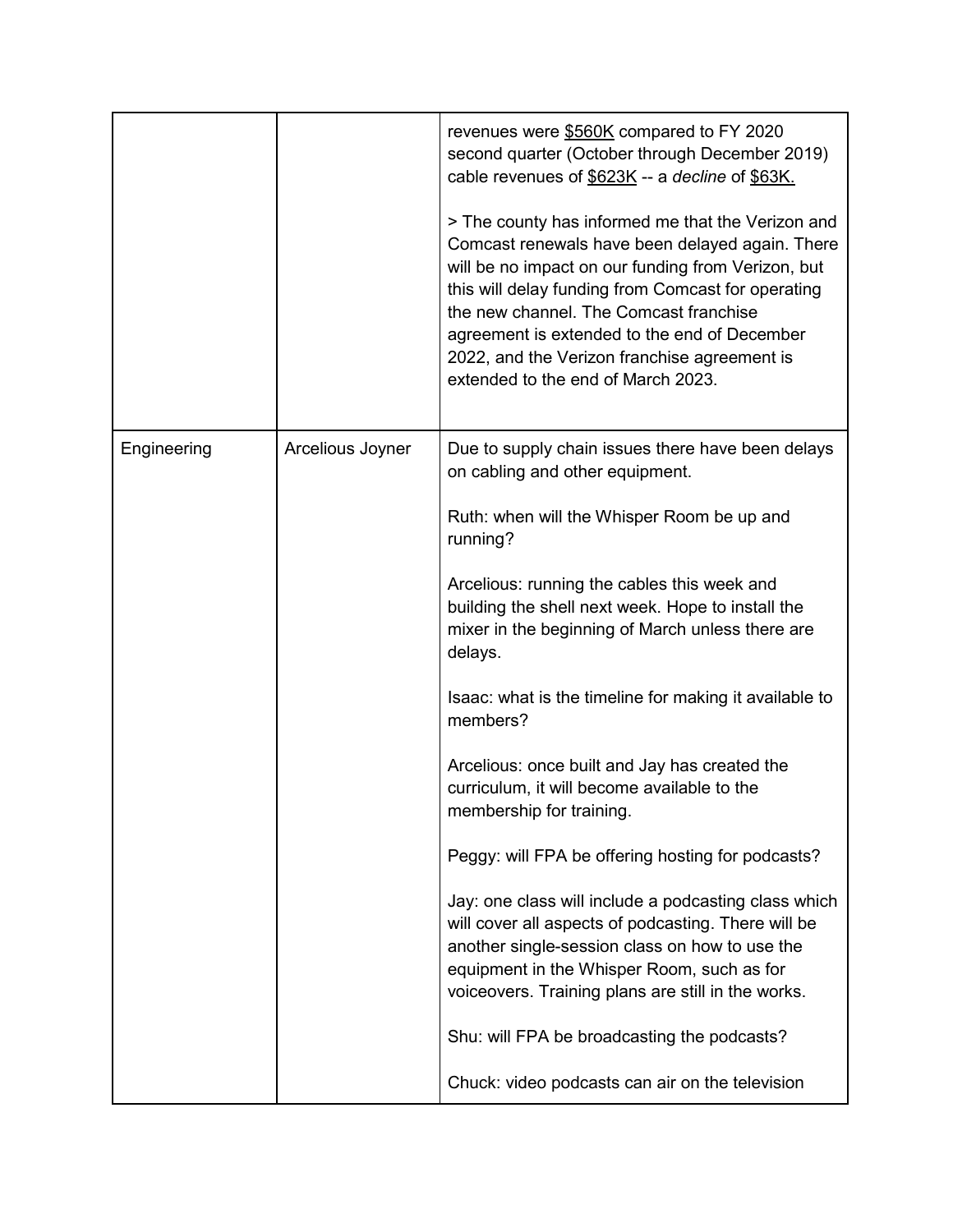|             |                | channels, and audio podcasts can air on the radio<br>channels.                                                                                                                                                                                                                      |
|-------------|----------------|-------------------------------------------------------------------------------------------------------------------------------------------------------------------------------------------------------------------------------------------------------------------------------------|
|             |                | Maryam: anything created in the Whisper Room<br>must air at FPA unless producers pay to get out of<br>the distribution requirements.                                                                                                                                                |
| Outreach    | Jerry Ferguson | We have new slides for Channel 37, new fees for<br>service jobs, and field coverage requests based on<br>letters sent out to non-profits.                                                                                                                                           |
| Training    | Jay Erausquin  | FPA is no longer dropping in membership numbers,<br>and more people are joining again. Numbers and<br>enrollment in classes are still low. Summer camps<br>are almost full due to capacity limits. Recommend<br>doing a membership drive once precautionary<br>measures are lifted. |
|             |                | Peggy: are we making money on the camps?                                                                                                                                                                                                                                            |
|             |                | Jay: even with capacity restrictions the camps are<br>still making a profit.                                                                                                                                                                                                        |
| Production  | Lisa Clarke    | Nothing to report at this time.                                                                                                                                                                                                                                                     |
| Programming | Maryam Shah    | Working on reconciliation of radio numbers,<br>meaning producers created more content than<br>initially counted so adjustments need to be made.                                                                                                                                     |
|             |                | Women's History Month specials will be airing,<br>we've newly acquired "The Hitchhiker" along with<br>other films.                                                                                                                                                                  |
|             |                | Will begin featuring a new show of the day on<br>social media.                                                                                                                                                                                                                      |
|             |                | Regarding the Whisper Room and streaming the<br>content, there are regulations for streaming and<br>costs for streaming have doubled this year.                                                                                                                                     |
|             |                | Isaac: can a block of time be created for podcasts<br>from the Whisper Room?                                                                                                                                                                                                        |
|             |                |                                                                                                                                                                                                                                                                                     |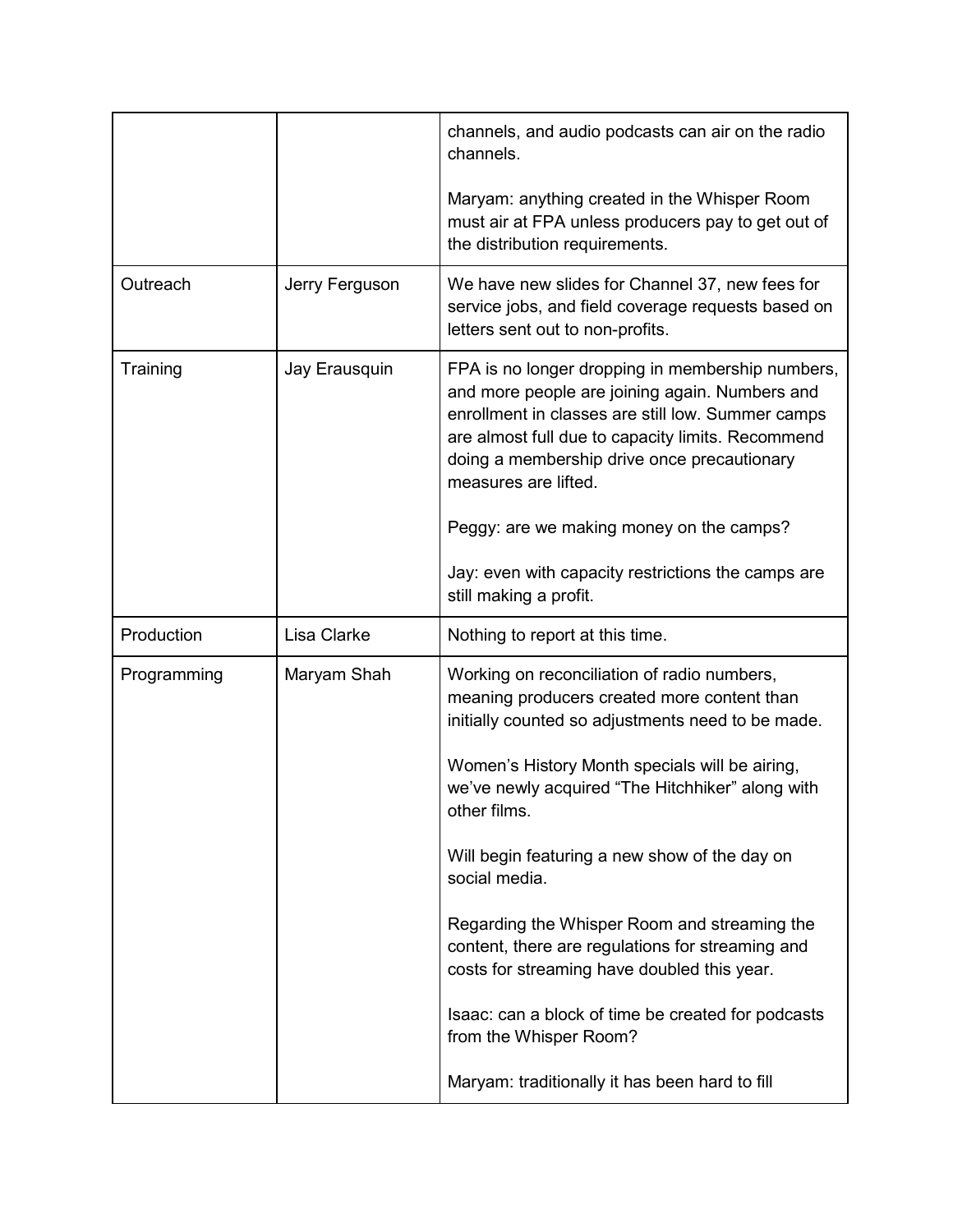|                |             | programming blocks due to not having enough of<br>certain programs. It would be better to approach it<br>as programs start coming in and then make the<br>determinations.                                                                                                                                                                                         |
|----------------|-------------|-------------------------------------------------------------------------------------------------------------------------------------------------------------------------------------------------------------------------------------------------------------------------------------------------------------------------------------------------------------------|
| Office Manager | Rocio Lopez | Reporting as of January 31st. Cox total income is<br>down \$14K from last year (LY). 2nd quarter<br>payment of \$183K was received in February.<br>Verizon total income is down \$1k from LY. 2nd<br>quarter payment of \$381K was received in<br>February. Combined total income is \$575K which is<br>\$15K more than LY.                                       |
|                |             | Office suite rental is up \$10K, training income is up<br>\$7K, salaries & benefits up \$74K, other interest and<br>dividends up \$23K, office operations expenses<br>down \$18K, and training instructor expenses are up<br>\$3K. Marketable securities are up \$649K, accounts<br>receivable are down \$9K, and fixed assets are up<br>due to ongoing projects. |

| <b>Committee Reports</b>  |                                       |                                                                                                                                                                                                                                            |
|---------------------------|---------------------------------------|--------------------------------------------------------------------------------------------------------------------------------------------------------------------------------------------------------------------------------------------|
| <b>Finance Committee</b>  | <b>Steve Mullen</b>                   | Hurriyet asked about employee benefit costs for a<br>full-time employee and costs vary from employee<br>to employee, depending on the age of the<br>employee and other factors.                                                            |
|                           |                                       | Completing a comparative review of investment<br>company options with Edward Jones and other<br>companies. Will be collaborating with Dan Burnett,<br>our outside auditor, on this review in order to obtain<br>his professional insights. |
| Performance<br>Management | <b>Gayle Yiotis</b>                   | Nothing to report at this time.                                                                                                                                                                                                            |
| Membership<br>Development | Ruth Bennett &<br><b>Colin Davies</b> | Next Meet & Greet will include the Whisper Room<br>and we would like to find a professional podcaster<br>for the event. Peggy will reach out to some of her<br>contacts to help find a guest speaker.                                      |